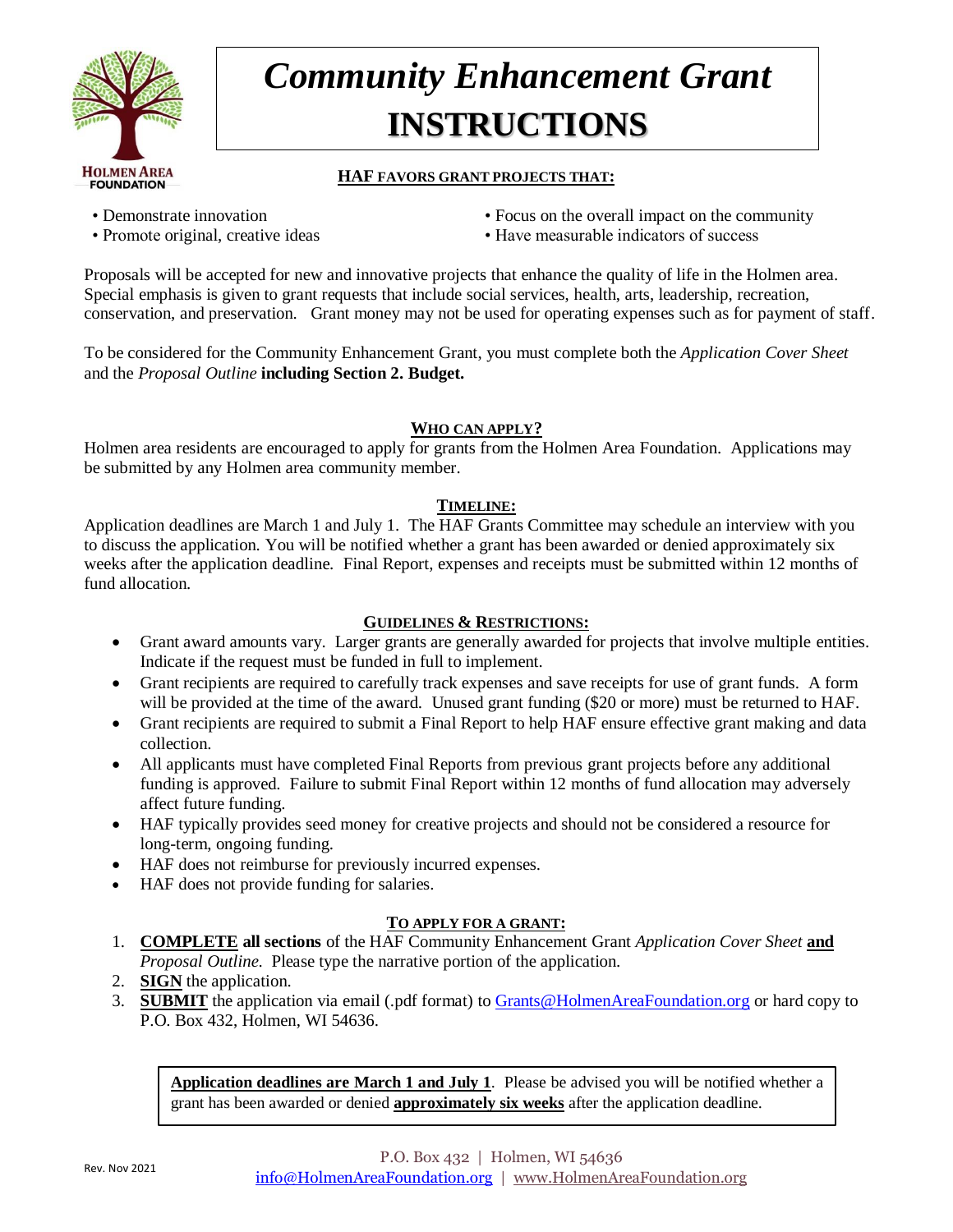

### **APPLICATION COVER SHEET**

*Community Enhancement Grant*

| Please check the areas that best describe the type of grant being applied for:                                                                                                                                                      |                   |                          |                                        |                                                                                                                                                                                                                               |                                         |  |  |
|-------------------------------------------------------------------------------------------------------------------------------------------------------------------------------------------------------------------------------------|-------------------|--------------------------|----------------------------------------|-------------------------------------------------------------------------------------------------------------------------------------------------------------------------------------------------------------------------------|-----------------------------------------|--|--|
| <b>ARTS</b><br>$\blacksquare$                                                                                                                                                                                                       | <b>CIVIC</b>      |                          | <b>CONSERVATION</b>                    | <b>HEALTH</b>                                                                                                                                                                                                                 |                                         |  |  |
| LEADERSHIP                                                                                                                                                                                                                          | <b>RECREATION</b> |                          | $\Box$ OTHER<br><b>SOCIAL SERVICES</b> |                                                                                                                                                                                                                               |                                         |  |  |
|                                                                                                                                                                                                                                     |                   |                          |                                        | Partial Funding? Yes                                                                                                                                                                                                          | Nol                                     |  |  |
| Amount Requested:                                                                                                                                                                                                                   | \$                | Total Project Budget     | \$                                     |                                                                                                                                                                                                                               |                                         |  |  |
|                                                                                                                                                                                                                                     |                   |                          |                                        |                                                                                                                                                                                                                               |                                         |  |  |
| Name of Organization Submitting Request                                                                                                                                                                                             |                   |                          |                                        |                                                                                                                                                                                                                               |                                         |  |  |
|                                                                                                                                                                                                                                     |                   |                          |                                        |                                                                                                                                                                                                                               |                                         |  |  |
| <b>Contact Name:</b>                                                                                                                                                                                                                |                   |                          | Position/Title:                        | the control of the control of the control of the control of the control of the control of the control of the control of the control of the control of the control of the control of the control of the control of the control |                                         |  |  |
| Address:                                                                                                                                                                                                                            |                   |                          | City, State, Zip:                      | <u> 1980 - Jan Samuel Barbara, politik eta politik eta politik eta politik eta politik eta politik eta politik e</u>                                                                                                          |                                         |  |  |
| Phone                                                                                                                                                                                                                               |                   |                          |                                        |                                                                                                                                                                                                                               |                                         |  |  |
| Number:                                                                                                                                                                                                                             |                   |                          | Email Address:                         |                                                                                                                                                                                                                               |                                         |  |  |
|                                                                                                                                                                                                                                     |                   |                          |                                        |                                                                                                                                                                                                                               |                                         |  |  |
|                                                                                                                                                                                                                                     |                   |                          |                                        |                                                                                                                                                                                                                               |                                         |  |  |
| Project Title:                                                                                                                                                                                                                      |                   |                          |                                        |                                                                                                                                                                                                                               |                                         |  |  |
|                                                                                                                                                                                                                                     |                   |                          |                                        |                                                                                                                                                                                                                               |                                         |  |  |
| Population to be Served by Project:                                                                                                                                                                                                 |                   |                          |                                        |                                                                                                                                                                                                                               |                                         |  |  |
| Duration of Project                                                                                                                                                                                                                 | From:             |                          |                                        | To:                                                                                                                                                                                                                           | <u> 1990 - Johann Barbara, martin a</u> |  |  |
|                                                                                                                                                                                                                                     |                   |                          |                                        |                                                                                                                                                                                                                               |                                         |  |  |
|                                                                                                                                                                                                                                     |                   |                          |                                        |                                                                                                                                                                                                                               |                                         |  |  |
|                                                                                                                                                                                                                                     |                   |                          |                                        |                                                                                                                                                                                                                               |                                         |  |  |
| <b>Applicant Signature</b>                                                                                                                                                                                                          |                   |                          | <b>Print Name</b>                      |                                                                                                                                                                                                                               | Date                                    |  |  |
|                                                                                                                                                                                                                                     |                   |                          |                                        |                                                                                                                                                                                                                               |                                         |  |  |
| Applicant Signature (if more than one applicant)                                                                                                                                                                                    |                   | <b>Print Name</b>        |                                        |                                                                                                                                                                                                                               | Date                                    |  |  |
| **If a school in the Holmen School District is part of this application, ensure the following signatures are obtained**                                                                                                             |                   |                          |                                        |                                                                                                                                                                                                                               |                                         |  |  |
| I am aware of this grant application and confirm that there is no other funding available for the applicant. Furthermore, I verify that this project                                                                                |                   |                          |                                        |                                                                                                                                                                                                                               |                                         |  |  |
| supports district, school, and curricular goals.                                                                                                                                                                                    |                   |                          |                                        |                                                                                                                                                                                                                               |                                         |  |  |
| <b>Curriculum Supervisor Signature</b>                                                                                                                                                                                              |                   | Print Name               |                                        |                                                                                                                                                                                                                               | Date                                    |  |  |
|                                                                                                                                                                                                                                     |                   |                          |                                        |                                                                                                                                                                                                                               |                                         |  |  |
| <b>Building Principal Signature</b>                                                                                                                                                                                                 |                   | <b>Print Name</b>        |                                        |                                                                                                                                                                                                                               | Date                                    |  |  |
| Technology Department Signature (if needed)                                                                                                                                                                                         |                   | Print Name               |                                        |                                                                                                                                                                                                                               | Date                                    |  |  |
|                                                                                                                                                                                                                                     |                   |                          |                                        |                                                                                                                                                                                                                               |                                         |  |  |
| For HAF Office Use Only                                                                                                                                                                                                             |                   |                          |                                        |                                                                                                                                                                                                                               |                                         |  |  |
| Grants Committee/Board Meeting Dates:                                                                                                                                                                                               |                   |                          | Total Amount Approved: _               |                                                                                                                                                                                                                               |                                         |  |  |
| <b>Pay Grant From:</b> The Contract of the Contract of the Contract of the Contract of the Contract of the Contract of the Contract of the Contract of the Contract of the Contract of the Contract of the Contract of the Contract |                   | Final Report Due Date: _ |                                        | <b>Controllering Grant Number:</b>                                                                                                                                                                                            |                                         |  |  |
|                                                                                                                                                                                                                                     |                   |                          |                                        |                                                                                                                                                                                                                               |                                         |  |  |

Mail or Email Completed Application to:

Rev. Nov 2021 Holmen Area Foundation | P.O. Box 432 | Holmen, WI 54636 | [Grants@HolmenAreaFoundation.org](mailto:Grants@HolmenAreaFoundation.org) Application Page 1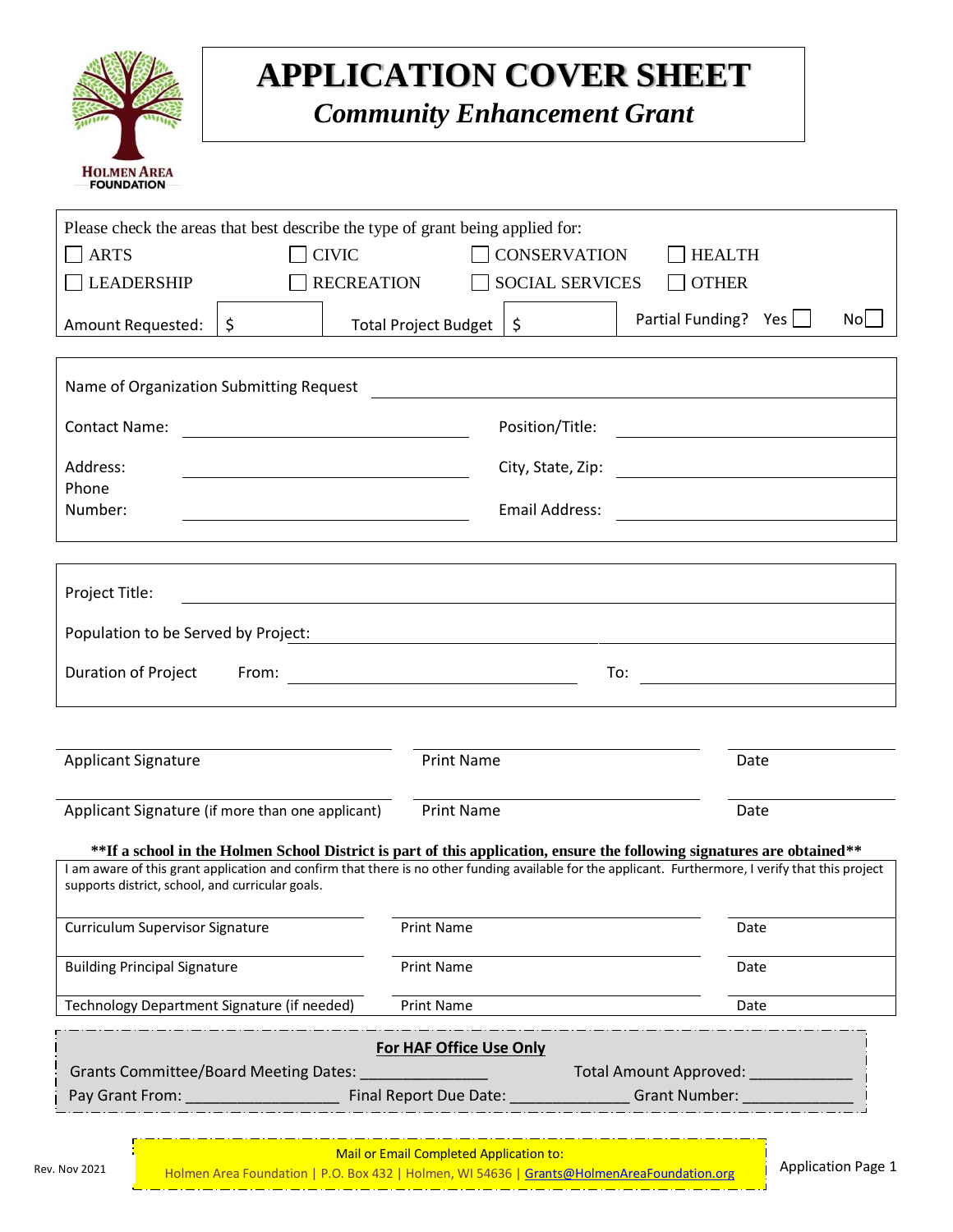

## **PROPOSAL OUTLINE**

*Community Enhancement Grant*

Applicants should use this outline format to present their case clearly and concisely. Applicants must address **all** sections and topics for an application to be considered. Incomplete applications will be returned to the applicant and not be considered for funding.

- **1. PROJECT SUMMARY:** Briefly summarize the proposed project. **Do not exceed one paragraph**. Identify the following:
	- a. the need being addressed
	- b. the project's objectives
	- c. the proposed strategy for achieving the objectives

**SUMMARY:**

**2. BUDGET:** Detail your budget request using the format below. HAF does not generally fund transportation costs except for delivery of materials.

| <b>Materials/Equipment/Services</b> | <b>Quantity</b> | <b>Supplier</b> | Amount |
|-------------------------------------|-----------------|-----------------|--------|
|                                     |                 |                 |        |
|                                     |                 |                 |        |
|                                     |                 |                 |        |
|                                     |                 | <b>TOTAL:</b>   |        |

If HAF is not the only source of revenue for this project, please list the other sources:

| <b>Sources of Revenue</b> | <b>Proposed/Pending</b><br><b>Amount</b> | <b>Approved/Received</b><br><b>Amount</b> |  |
|---------------------------|------------------------------------------|-------------------------------------------|--|
|                           |                                          |                                           |  |
|                           |                                          |                                           |  |
|                           |                                          |                                           |  |
|                           | <b>TOTAL:</b>                            |                                           |  |